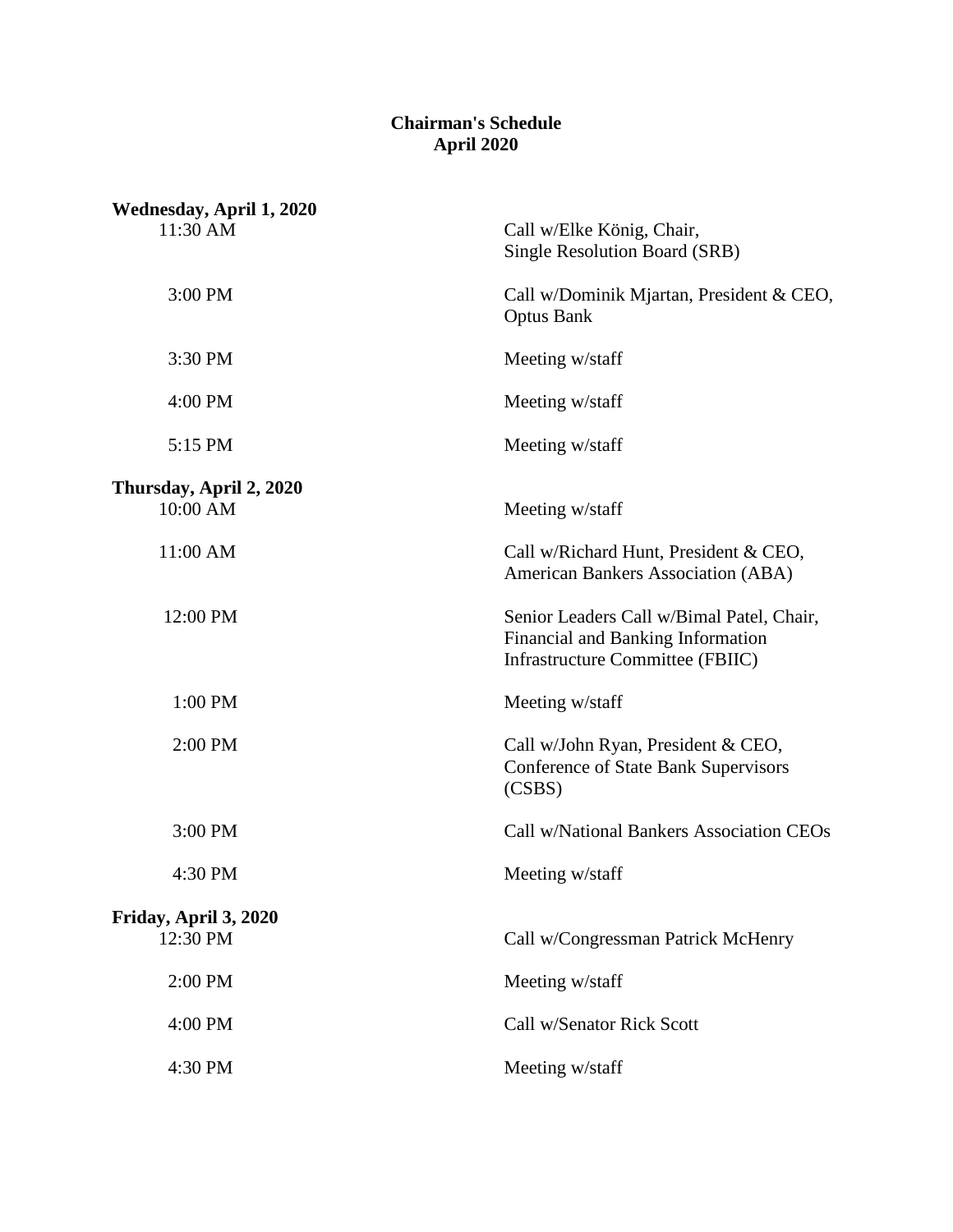| Monday, April 6, 2020               |                                                                                                                                                                      |
|-------------------------------------|----------------------------------------------------------------------------------------------------------------------------------------------------------------------|
| 12:00 PM                            | Meeting w/staff                                                                                                                                                      |
| 2:00 PM                             | Call w/Ron O'Hanley, CEO, Jeff Carp,<br>Chief Legal Officer, Andy Kuritzkes, Chief<br>Risk Officer and Joe Barry, Head of<br>Government Relations, State Street Bank |
| 4:00 PM                             | Meeting w/staff                                                                                                                                                      |
| 5:00 PM                             | Call w/Joseph Otting, Comptroller of the<br>Currency, Office of the Comptroller of<br>Currency (OCC)                                                                 |
| Tuesday, April 7, 2020<br>10:00 AM  | Meeting w/staff                                                                                                                                                      |
| 2:00 PM                             | Call w/Congressman Frank D. Lucas                                                                                                                                    |
| 4:30 PM                             | Call w/Joseph Otting, Comptroller of the<br>Currency, OCC, and Randy Quarles, Vice<br>Chair, Federal Reserve Board (FRB)                                             |
| 5:00 PM                             | Call w/Senate Banking Committee Members                                                                                                                              |
| Wednesday, April 8, 2020<br>9:30 AM | Call w/Senator Mike Rubio                                                                                                                                            |
| 11:30 AM                            | Call w/Todd Gibbons, CEO, Bank of<br>New York (BNY)                                                                                                                  |
| 4:00 PM                             | Meeting w/staff                                                                                                                                                      |
| Thursday, April 9, 2020<br>11:00 AM | Call w/Donald Powell, Former FDIC<br>Chairman                                                                                                                        |
| 12:00 PM                            | Senior Leaders Call w/Bimal Patel, Chair,<br><b>FBIIC</b>                                                                                                            |
| 1:00 PM                             | Call w/Kathy Kraninger, Director,<br><b>Consumer Financal Protection Bureau</b><br>(CFPB)                                                                            |
| 2:00 PM                             | Meeting w/staff                                                                                                                                                      |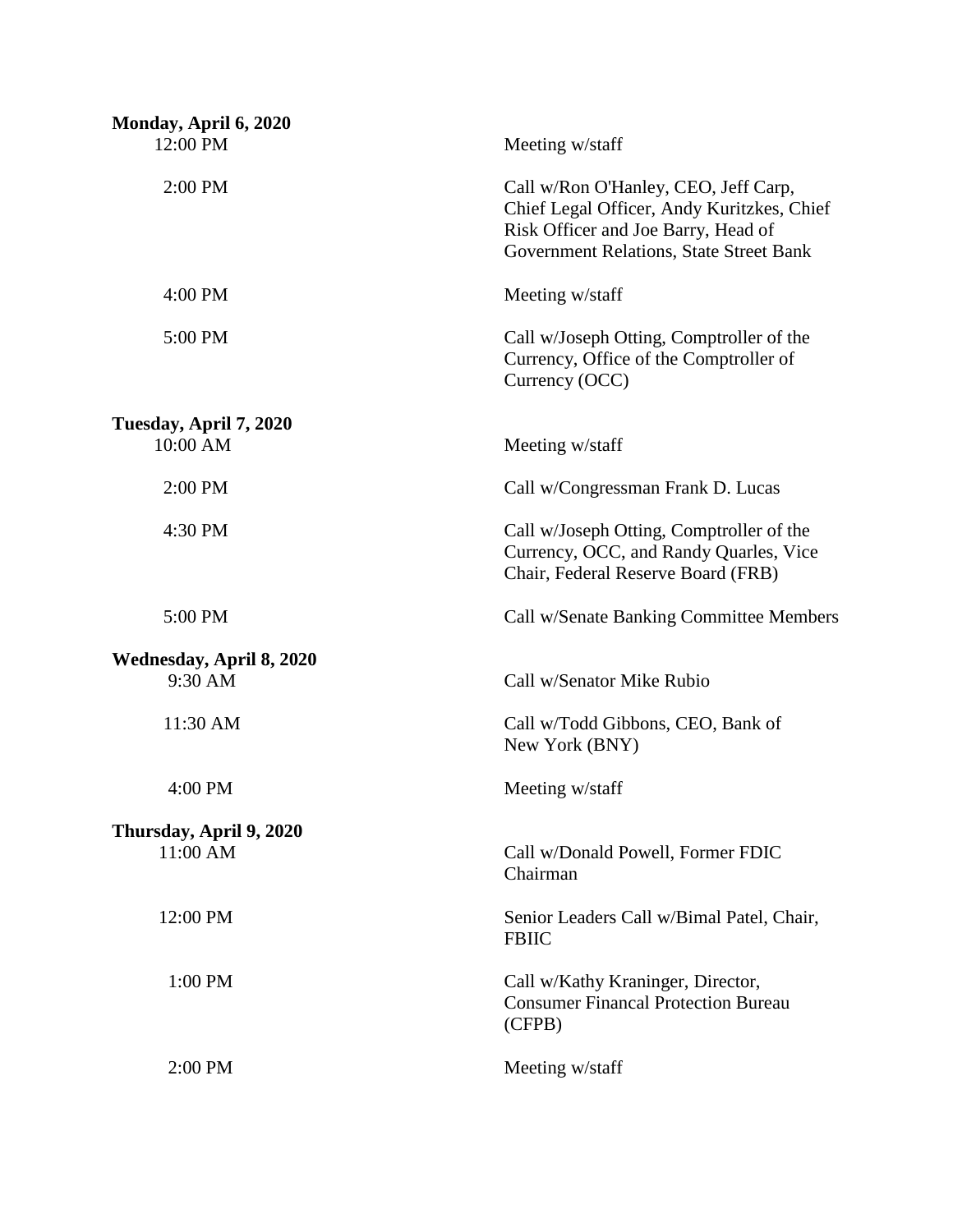| 4:00 PM                              | Meeting w/staff                                                                                 |
|--------------------------------------|-------------------------------------------------------------------------------------------------|
| Friday, April 10, 2020<br>11:30 AM   | Call w/Ben Bernanke, Economist,<br><b>Brookings Institute</b>                                   |
| 1:30 PM                              | Call w/Kenneth Kelly, Chief Executive<br>Officer, First Independence Bank                       |
| 2:30 PM                              | Call w/Trey Maust, Co-President & Chief<br>Executive Officer, Lewis & Clark Bank                |
| Monday, April 13, 2020               |                                                                                                 |
| 9:30 AM                              | Meeting w/staff                                                                                 |
| 4:00 PM                              | Interagency Call w/Randy Quarles<br>Vice Chair, Supervision Board of<br>Governors, FRB          |
| Tuesday, April 14, 2020<br>11:30 AM  | Call w/Joseph Otting, Comptroller of the<br>Currency, OCC and Randy Quarles, Vice<br>Chair, FRB |
| 12:30 PM                             | Call - Interview w/Gray TV                                                                      |
| 1:00 PM                              | Call w/James Gorman, CEO, Morgan<br>Stanley                                                     |
| 2:00 PM                              | Meeting w/staff                                                                                 |
| 3:00 PM                              | Meeting w/staff                                                                                 |
| 4:30 PM                              | Meeting w/staff                                                                                 |
| 5:30 PM                              | Call w/Joseph Otting Comptroller of the<br>Currency, OCC                                        |
| Thursday, April 16, 2020<br>11:00 AM | Meeting w/staff                                                                                 |
| 12:00 PM                             | Senior Leaders Call w/Bimal Patel, Chair,<br><b>FBIIC</b>                                       |
| 2:00 PM                              | Meeting w/staff                                                                                 |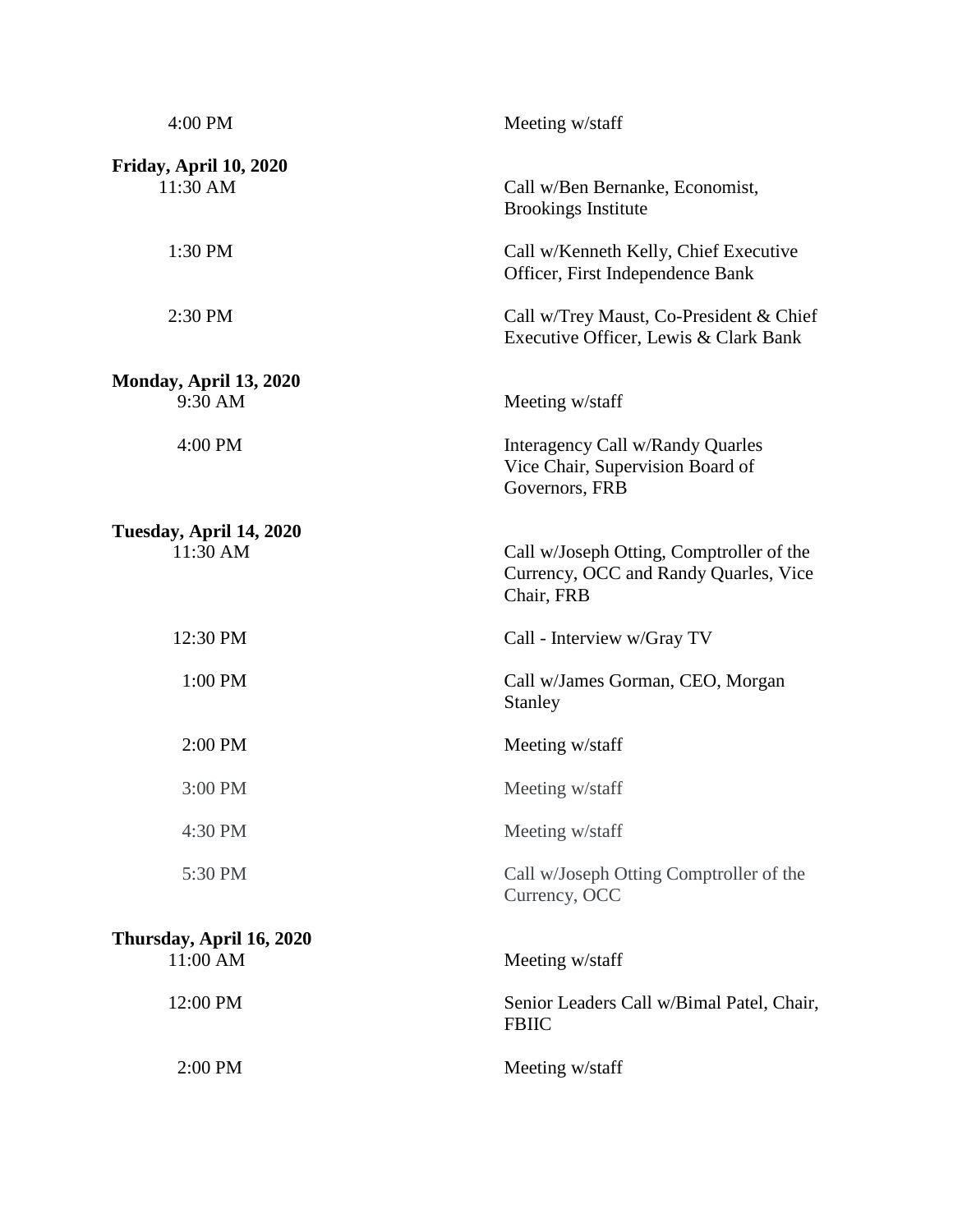| 3:00 PM                 | Meeting w/staff                                                                                                                                                              |
|-------------------------|------------------------------------------------------------------------------------------------------------------------------------------------------------------------------|
| 4:00 PM                 | Meeting w/staff                                                                                                                                                              |
| 5:00 PM                 | Call w/Joseph Otting, Comptroller of the<br>Currency, and Brian Brooks, Senior Deputy<br>Comptroller and Chief Operating Officer,<br>OCC; and Randy Quarles, Vice Chair, FRB |
| 6:00 PM                 | Call w/Peter Weinberg, Co-Founder,<br>Perella Weinberg Partners                                                                                                              |
| Friday April 17, 2020   |                                                                                                                                                                              |
| 4:00 PM                 | Meeting w/staff                                                                                                                                                              |
| Monday, April 20, 2020  |                                                                                                                                                                              |
| 9:30 AM                 | Call w/Congressman Blaine Luetkemeyer                                                                                                                                        |
| 10:00 AM                | Meeting w/staff                                                                                                                                                              |
| 1:00 PM                 | U.S.-UK Working Group Principals<br>Discussion on CCP Resolution                                                                                                             |
| 5:00 PM                 | Meeting w/staff                                                                                                                                                              |
| Tuesday, April 21, 2020 |                                                                                                                                                                              |
| 10:00 AM                | Meeting w/staff                                                                                                                                                              |
| 11:30 AM                | Call w/Joseph Otting, Comptroller of the<br>Currency, OCC                                                                                                                    |
| 1:00 PM                 | Meeting w/staff                                                                                                                                                              |
| 2:00 PM                 | Call w/Ana Botin, Chairman, Banco<br>Santander, and Tim Wennes, CEO &<br>Country Head, Michael Lipsitz, U.S. Chief<br>Legal Officer, Santander Holdings, Inc.<br>(SHUSA)     |
| 3:00 PM                 | Meeting w/staff                                                                                                                                                              |
| $4:00$ PM               | Meeting w/staff                                                                                                                                                              |
| 5:00 PM                 | Call w/Joseph Otting,<br>Comptroller of the Currency, OCC                                                                                                                    |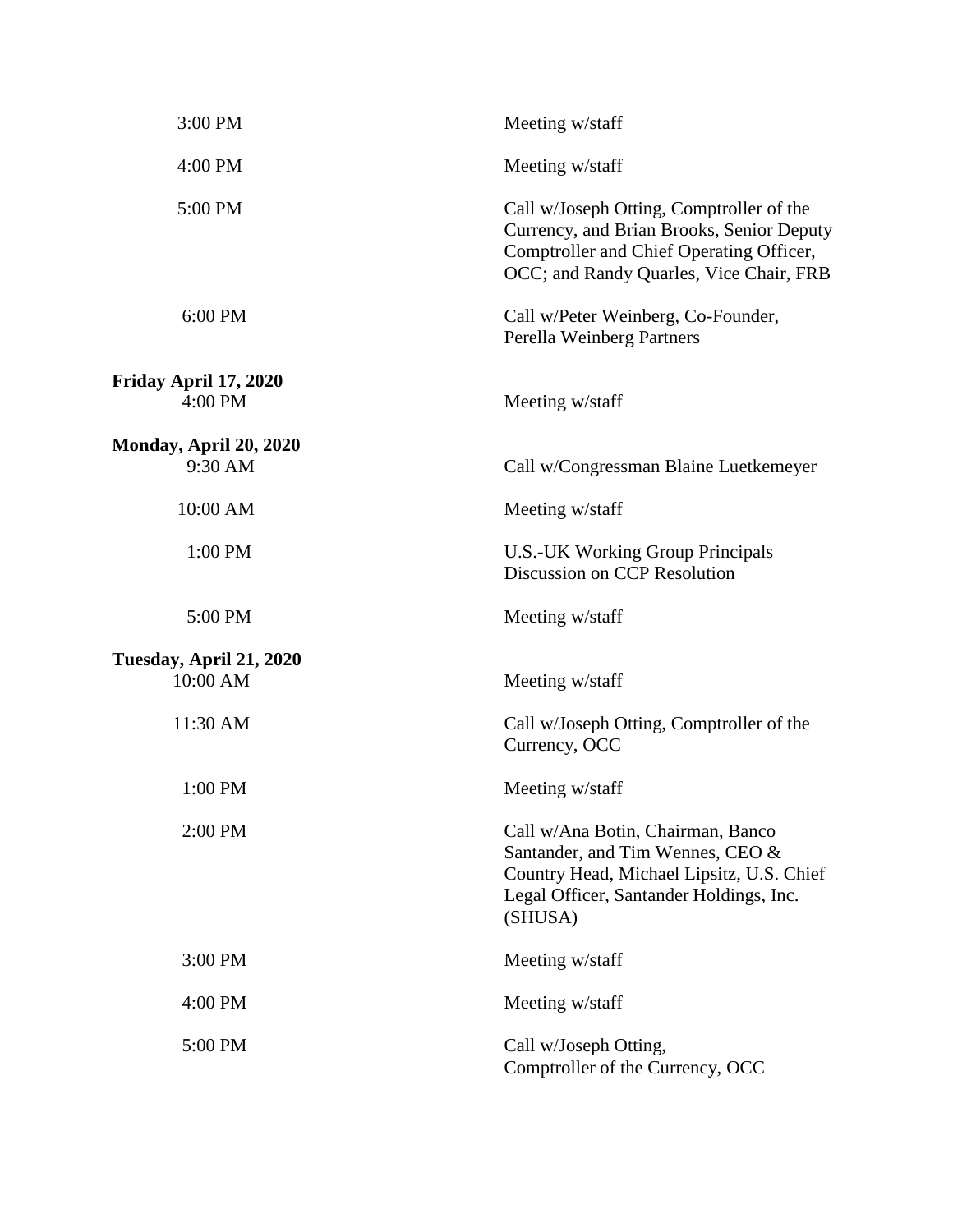| 5:45 PM                              | Meeting w/staff                                                                                  |
|--------------------------------------|--------------------------------------------------------------------------------------------------|
| Wednesday, April 22, 2020<br>7:00 AM | Call w/Basel Committee Heads of<br><b>Supervision Round Table</b>                                |
| 1:30 PM                              | Meeting w/staff                                                                                  |
| 2:10 PM                              | Meeting w/staff                                                                                  |
| 3:00 PM                              | Call w/CSBS                                                                                      |
| 5:00 PM                              | Meeting w/staff                                                                                  |
| Thursday, April 23, 2020<br>12:00 PM | Senior Leaders Call w/Bimal Patel, Chair,<br><b>FBIIC</b>                                        |
| 2:00 PM                              | Call w/Florida Bankers                                                                           |
| 3:30 PM                              | Call w/Martin Gruenberg, Director, FDIC                                                          |
| 4:30 PM                              | Meeting w/staff                                                                                  |
| Friday, April 24, 2020<br>10:45 AM   | Meeting w/staff                                                                                  |
| 11:30 AM                             | Call w/Joseph Otting, Comptroller of the<br>Currecny, OCC, and Randy Quarles, Vice<br>Chair, FRB |
| 1:00 PM                              | Call w/Joseph Ficalora, President, CEO &<br>Director, New York Community Bancorp<br>Inc, (NYCB)  |
| 2:00 PM                              | Meeting w/staff                                                                                  |
| 4:45 PM                              | Meeting w/staff                                                                                  |
| Monday April 27, 2020<br>4:00 PM     | <b>Interagency Principals Call</b>                                                               |
| Tuesday, April 28, 2020<br>9:30 AM   | Meeting w/staff                                                                                  |
| 10:30 AM                             | Call w/Oklahoma Bankers                                                                          |